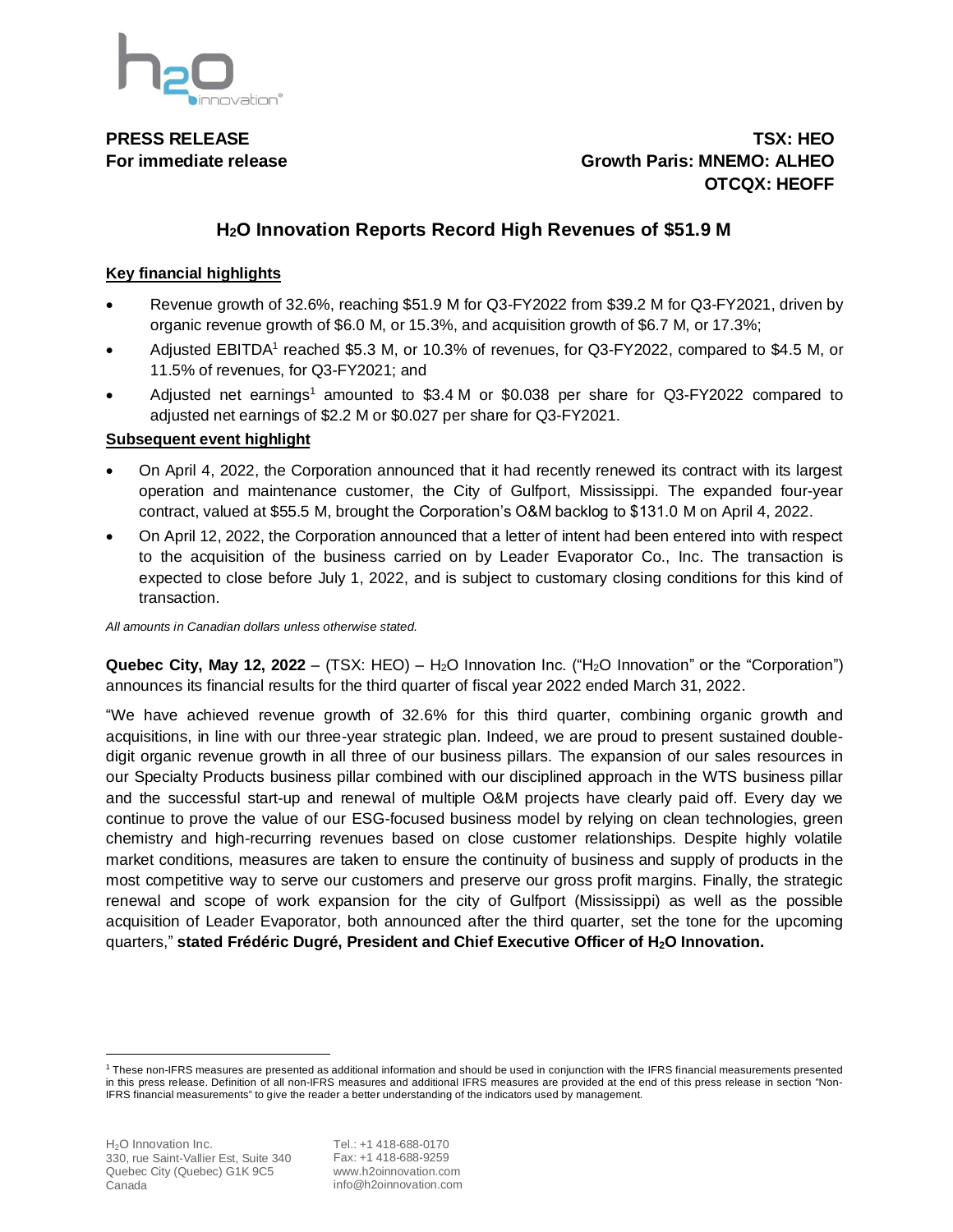

## **Third quarter results**

H2O Innovation relies on three well-balanced business pillars, which reduces the risk of volatility in the Corporation's revenues. Consolidated revenues from the Corporation's three business pillars for the threemonth period ended on March 31, 2022, increased by \$12.7 M, or 32.6%, to reach \$51.9 M, compared to \$39.2 M for the comparable quarter of the previous fiscal year. These results were driven by organic revenue growth<sup>1</sup> of \$6.0 M, or 15.3%, and acquisition growth of \$6.7 M, or 17.3%. This overall increase was partially fuelled by the acquisition of JCO, Inc. ("JCO") and Environmental Consultants, L.L.C. ("EC") on December 15, 2021, which contributed \$4.5 M in revenues for the three-month period ended on March 31, 2022. Genesys Membrane Products, S.L.U. ("GMP"), which was acquired on February 1, 2021, contributed \$2.2 M in revenues for the three-month period ended on March 31, 2022, compared to \$1.5 M for the same quarter of fiscal year 2021.

| (In thousands of Canadian          | Three-month periods ended |         |        |         | Nine-month periods ended |         |         |         |  |
|------------------------------------|---------------------------|---------|--------|---------|--------------------------|---------|---------|---------|--|
| dollars)                           | March 31,                 |         |        |         | March 31,                |         |         |         |  |
|                                    |                           | 2022    |        | 2021    |                          | 2022    |         | 2021    |  |
|                                    | \$                        | $%$ (a) | \$     | $%$ (a) | \$                       | $%$ (a) | \$      | $%$ (a) |  |
| Revenues per business pillar       |                           |         |        |         |                          |         |         |         |  |
| <b>WTS</b>                         | 11,892                    | 22.9    | 10,095 | 25.7    | 29,442                   | 22.3    | 23,281  | 21.3    |  |
| <b>Specialty Products</b>          | 15,909                    | 30.6    | 11,810 | 30.2    | 41,038                   | 31.0    | 33,586  | 30.8    |  |
| O&M                                | 24,116                    | 46.5    | 17,250 | 44.1    | 61,830                   | 46.7    | 52,253  | 47.9    |  |
| Total revenues                     | 51,917                    | 100.0   | 39,155 | 100.0   | 132,310                  | 100.0   | 109,120 | 100.0   |  |
|                                    |                           |         |        |         |                          |         |         |         |  |
| Gross profit margin before         |                           |         |        |         |                          |         |         |         |  |
| depreciation and amortization      | 14,128                    | 27.2    | 11,081 | 28.3    | 36,144                   | 27.3    | 29,943  | 27.4    |  |
| SG&A expenses <sup>(b)</sup>       | 9,098                     | 17.5    | 6,497  | 16.6    | 23,709                   | 17.9    | 18,546  | 17.0    |  |
| Net earnings for the period        | 1,330                     | 2.6     | 2,062  | 5.3     | 2,710                    | 2.0     | 3,314   | 3.0     |  |
| EBITDA <sup>2</sup>                | 4,382                     | 8.4     | 5,347  | 13.7    | 11,082                   | 8.4     | 11,279  | 10.3    |  |
| Adjusted EBITDA <sup>2</sup>       | 5,332                     | 10.3    | 4,513  | 11.5    | 13,149                   | 9.9     | 11,557  | 10.6    |  |
| Adjusted net earnings <sup>2</sup> | 3,378                     | 6.5     | 2,181  | 5.6     | 7,269                    | 5.5     | 6,014   | 5.5     |  |
| Recurring revenues <sup>2</sup>    | 43.311                    | 83.4    | 32.339 | 82.6    | 112.969                  | 85.4    | 95,070  | 87.1    |  |

(a) % of total revenues.

(b) Selling, general and administrative expenses ("SG&A").

WTS's financial performance for the third quarter of fiscal year 2022 was characterized by a 17.8% growth in revenues, coupled with an improved gross profit margin at 23.0% for the third quarter of fiscal year 2022, compared to 19.2% for the same quarter of last year.

Specialty Products's EBAC<sup>3</sup> increased by 31.1% for the third quarter of fiscal year 2022, driven by higher sales coming from specialty chemical products and Piedmont business line. Specialty Products also faced challenges caused by supply chain issues and logistic. The Specialty Products pillar depends on the import and export of goods and had to deal with global supply chain delays and increased costs of materials.

During the third quarter of fiscal year 2022, the O&M business pillar showed organic revenue growth of 13.4% but was offset by the reduction of the gross profit margin in % partly due to the consequences of the COVID-19 pandemic. In the last twelve months, the O&M business pillar gained four new projects as well

<sup>&</sup>lt;sup>1</sup> Organic revenue is a non-IFRS financial measure corresponding to the amount of revenue of a given period, excluding the effect of acquisitions and foreign currency changes of the same period. Organic revenue growth is a non-IFRS ratio calculated by comparing the amount of organic revenue of a given period with the amount of revenue of the comparative period.

 $^2$  These non-IFRS measures are presented as additional information and should be used in conjunction with the IFRS financial measurements presented in this press release. Definition of all non-IFRS measures and additional IFRS measures are provided at the end of this press release in section "Non-IFRS financial measurements" to give the reader a better understanding of the indicators used by management.

<sup>&</sup>lt;sup>3</sup> The definition of EBAC means the earnings before depreciation and amortization reduced by the selling and general expenses. EBAC is a non-IFRS measure and it is used by management to monitor financial performance and to make strategic decisions. The definition of EBAC used by the Corporation may differ from those used by other companies.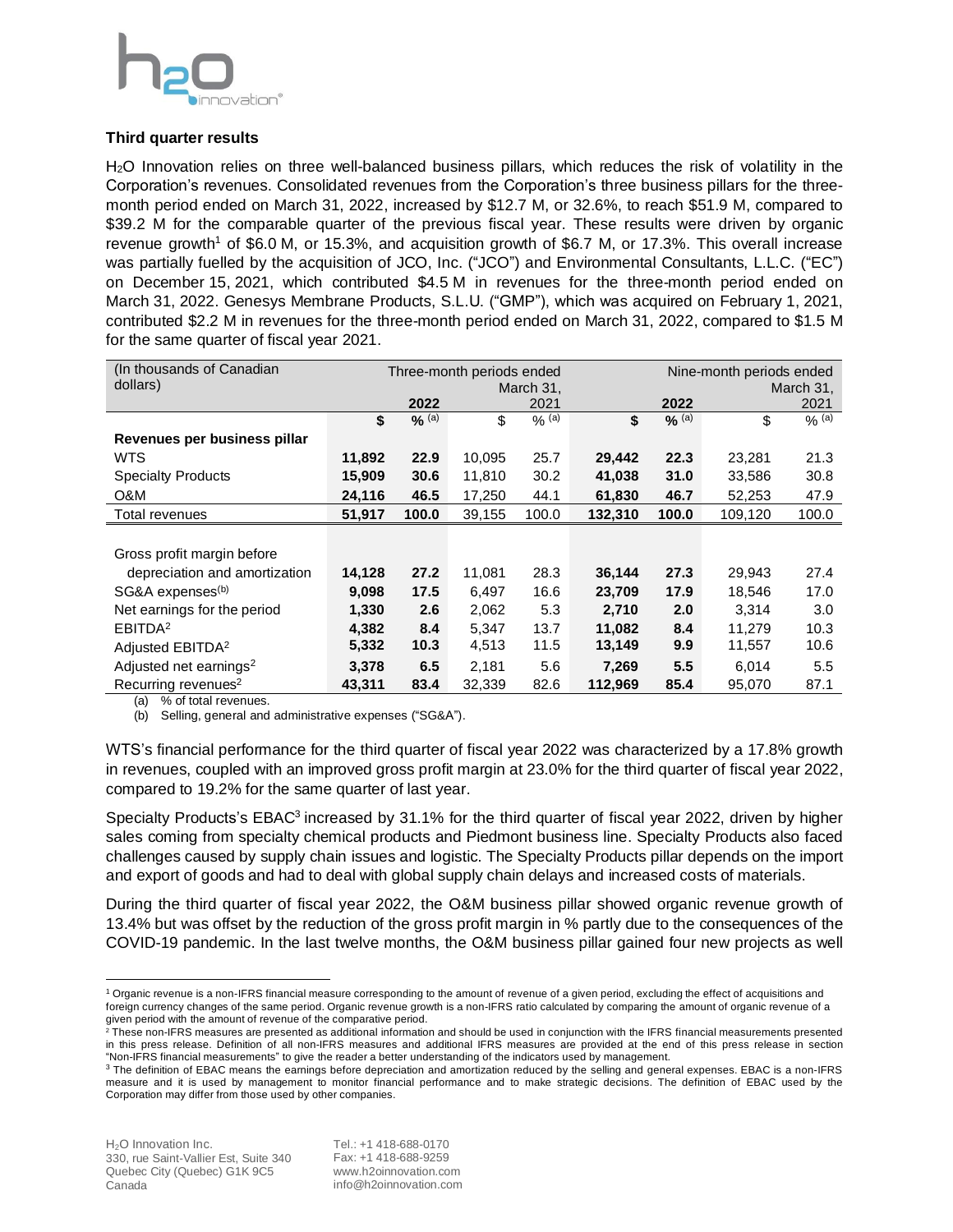

as scope expansions. Generally, start-up of new projects begins at lower gross profit margins because of training and initial setup, after which margins grow progressively. The O&M gross profit margin was also affected by the consequences of the COVID-19 pandemic, such as the pressure on employee salaries due to staff shortage, sick leave related to COVID-19 within the staff and the increases in insurance costs.

The Corporation's gross profit margin before depreciation and amortization stood at \$14.1 M, or 27.2%, during the third quarter of fiscal year 2022, compared to \$11.1 M, or 28.3% for the previous fiscal year, representing an increase of \$3.0 M, or 27.5%. The percentage decrease is explained by reduced gross profit margins in the Specialty Products and O&M business pillars, partly compensated by the improved gross profit margin in WTS. Specialty Products and O&M were the business pillars mostly affected by the impacts resulting from the pandemic, namely the costs arising from sick leave and the increased cost of materials. H2O Innovation's business model relies on three different business pillars enabling it to reduce the volatility of the Corporation's profitability through diversification.

The Corporation's SG&A totalled \$9.1 M during the third quarter of fiscal year 2022, compared to \$6.5 M for the same period of the previous fiscal year, which represents an increase of \$2.6 M, or 40.0%, while the revenues of the Corporation increased by 32.6%. The acquisition of GMP on February 1, 2021, and the acquisition of JCO and EC on December 15, 2021, contributed \$0.4 M of this increase. The remainder of the increase is due to hiring of additional resources in the sales and human resources departments, resumption of travel activities, higher professional fees, as well as higher stock-based compensation costs and insurance costs, compared to the same quarter of the last fiscal year. The Corporation also incurred uplisting fees of \$0.2 M following the listing of its common shares on the TSX in March 2022.

The Corporation's adjusted EBITDA increased by \$0.8 M, or 18.1%, to reach \$5.3 M during the third quarter of fiscal year 2022, from \$4.5 M for the comparable period of fiscal year 2021. The adjusted EBITDA % decreased to 10.3% for the third quarter of fiscal year 2022, compared to 11.5% for the same quarter of last fiscal year, mostly due to the aforementioned consequences resulting from the COVID-19 pandemic. The reduction of the adjusted EBITDA % resulted from the decrease in the Corporation's consolidated gross profit margin and the increase of the SG&A ratio to support the growth of the Corporation as presented in the three-year strategic plan. The Corporation's profitability has been impacted by the current global consequences of the COVID-19 pandemic, as previously stated.

Net earnings amounted to \$1.3 M and \$0.015 per share for the third quarter of fiscal year 2022 compared to net earnings of \$2.1 M and \$0.026 per share for the comparable quarter of fiscal year 2021. Adjusted net earnings amounted to \$3.4 M and \$0.038 per share for the third quarter of fiscal year 2022 compared to adjusted net earnings of \$2.2 M and \$0.027 per share for the comparable quarter of fiscal year 2021.

## **Nine-month results**

Revenues stood at \$132.3 M, compared to \$109.1 M last year, driven by organic revenue growth of \$13.0 M, or 11.9%, and acquisition growth of \$12.4 M, or 11.3%, offset by an unfavourable USD exchange rate impact of \$2.2 M, or 1.9%; gross margin was \$36.1 M, or 27.3%, compared to \$29.9 M, or 27.4% last year; adjusted EBITDA was \$13.1 M, or 9.9%, compared to \$11.6 M, or 10.6% last year; and net earnings were \$2.7 M, or \$0.031 per share, compared to net earnings of \$3.3 M, or \$0.042 per share last year, essentially for the same reasons mentioned for the third quarter.

Tel.: +1 418-688-0170 Fax: +1 418-688-9259 www.h2oinnovation.com info@h2oinnovation.com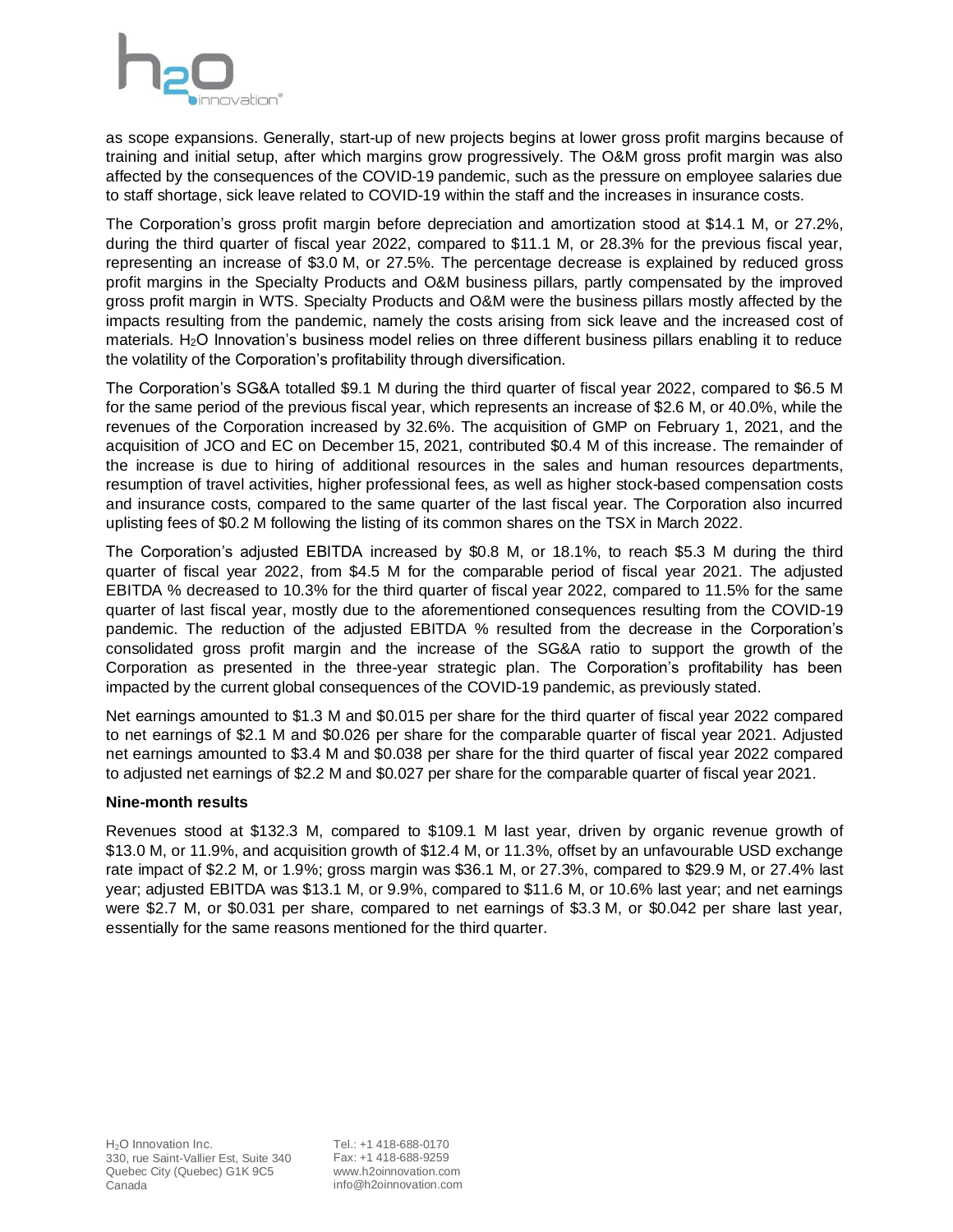

## **Non-IFRS financial measurements**

## **EBITDA and adjusted EBITDA**

EBITDA means earnings before finance costs – net, income taxes, depreciation and amortization. The definition of adjusted EBITDA excludes expenses otherwise considered in net earnings according to Generally Accepted Accounting Principles ("GAAP"), namely the unrealized exchange (gains) losses, the change in fair value of contingent considerations and the stock-based compensation costs, the fair value gain on step acquisition and litigation provision. These items are non-cash items and do not have an impact on the operating and financial performance of the Corporation. Management has also elected to exclude the acquisition and integration costs, as they are not directly linked to the operations. The reader can establish the link between adjusted EBITDA and net earnings based on the reconciliation presented below. The definition of adjusted EBITDA used by the Corporation may differ from those used by other companies. Even though adjusted EBITDA is a non-IFRS measure, it is used by management to make operational and strategic decisions. Providing this information to the stakeholders, in addition to the GAAP measures, allows them to see the Corporation's results through the eyes of management, and to better understand the financial performance, notwithstanding the impact of GAAP measures.

| (In thousands of Canadian dollars)            |                | Three-month periods ended | Nine-month periods ended |           |  |  |
|-----------------------------------------------|----------------|---------------------------|--------------------------|-----------|--|--|
|                                               | March 31,      |                           |                          | March 31, |  |  |
|                                               | 2022           | 2021                      | 2022                     | 2021      |  |  |
|                                               | \$             | \$                        | \$                       | \$        |  |  |
| Net earnings for the period                   | 1,330          | 2,062                     | 2,710                    | 3,314     |  |  |
| Finance costs - net                           | 556            | 862                       | 1,606                    | 1,975     |  |  |
| Income taxes                                  | 39             | 590                       | 262                      | 529       |  |  |
| Depreciation of property, plant and equipment |                |                           |                          |           |  |  |
| and right-of-use assets                       | 938            | 789                       | 2,690                    | 2,367     |  |  |
| Amortization of intangible assets             | 1,519          | 1,044                     | 3,814                    | 3,094     |  |  |
| <b>EBITDA</b>                                 | 4,382          | 5,347                     | 11,082                   | 11,279    |  |  |
|                                               |                |                           |                          |           |  |  |
| Unrealized exchange (gain) loss               | (113)          | (3)                       | (665)                    | 639       |  |  |
| Stock-based compensation costs                | 330            | 39                        | 823                      | 121       |  |  |
| Changes in fair value of the contingent       |                |                           |                          |           |  |  |
| considerations                                | 496            | 615                       | 1,451                    | 719       |  |  |
| Acquisition and integration costs             | 237            | 212                       | 458                      | 496       |  |  |
| Fair value gain on step acquisition           |                | (2,347)                   |                          | (2, 347)  |  |  |
| Litigation provision                          | $\blacksquare$ | 650                       |                          | 650       |  |  |
| <b>Adjusted EBITDA</b>                        | 5,332          | 4,513                     | 13,149                   | 11,557    |  |  |

#### **Reconciliation of net earnings to EBITDA and to adjusted EBITDA**

#### **Adjusted net earnings**

The definition of adjusted net earnings excludes acquisition and integration costs, amortization of intangible assets from acquisition, unrealized exchange (gain) loss, change in fair value of the contingent considerations, stock-based compensation costs, fair value gain on step acquisition, litigation provision, and realized net (gain) loss on swap termination. The reader can establish the link between net earnings and adjusted net earnings with the reconciliation items presented in this report. The definition of adjusted net earnings used by the Corporation may differ from those used by other companies. Adjusted net earnings and adjusted net earnings per share are non-IFRS measure and they are used by management to monitor financial performance and to make strategic decisions.

Tel.: +1 418-688-0170 Fax: +1 418-688-9259 www.h2oinnovation.com info@h2oinnovation.com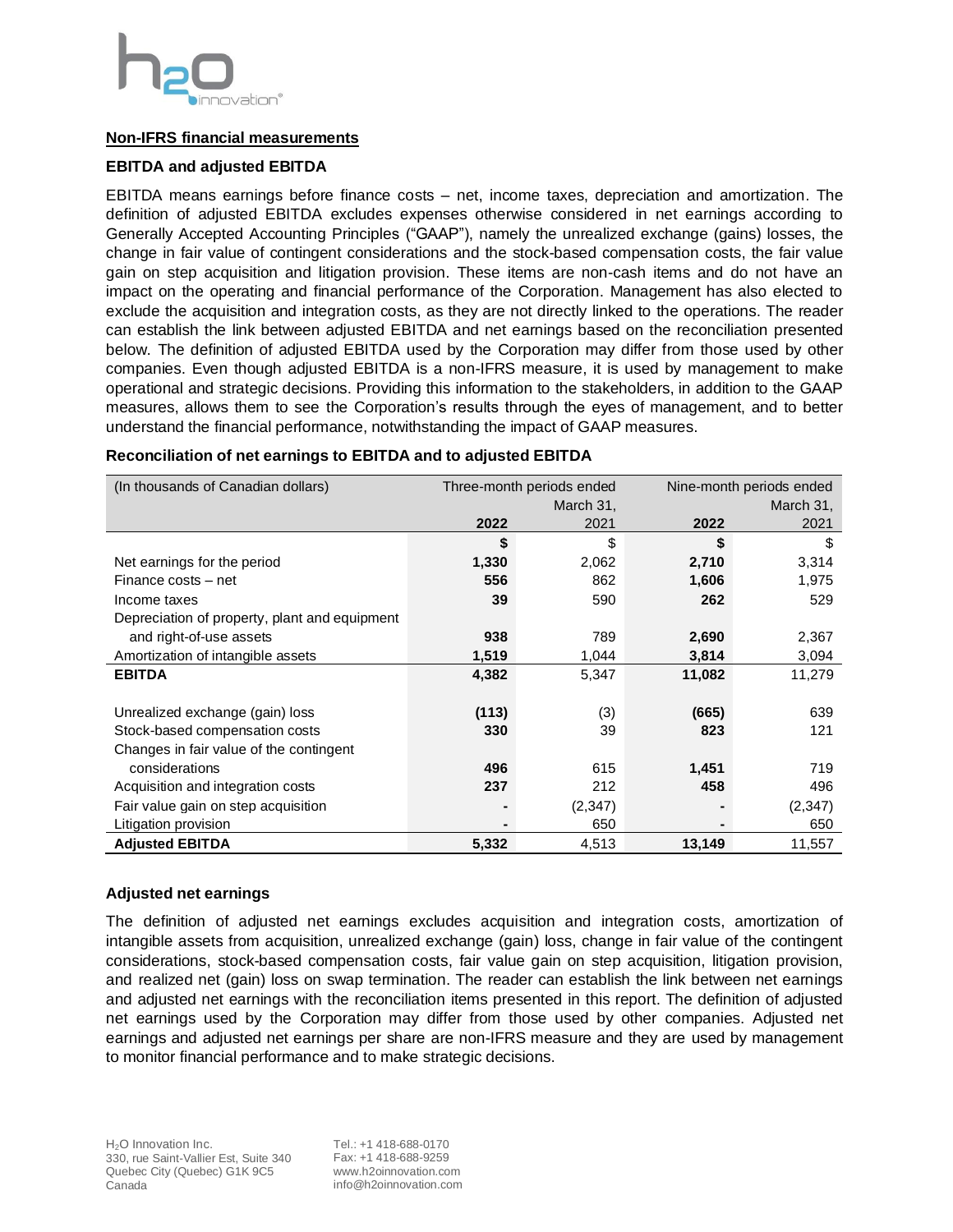

## **Reconciliation of net earnings to adjusted net earnings**

| (In thousands of Canadian dollars)             |       | Three-month periods ended | Nine-month periods ended |          |  |
|------------------------------------------------|-------|---------------------------|--------------------------|----------|--|
|                                                |       | March 31,                 | March 31,                |          |  |
|                                                | 2022  | 2021                      | 2022                     | 2021     |  |
|                                                | \$    | \$                        | \$                       | \$       |  |
| Net earnings for the period                    | 1,330 | 2,062                     | 2,710                    | 3,314    |  |
| Acquisition and integration costs              | 237   | 212                       | 458                      | 496      |  |
| Amortization of intangible assets related to   |       |                           |                          |          |  |
| business combinations                          | 1,442 | 931                       | 3,549                    | 2,853    |  |
| Unrealized exchange (gain) loss                | (113) | (3)                       | (665)                    | 639      |  |
| Changes in fair value of the contingent        |       |                           |                          |          |  |
| considerations                                 | 496   | 615                       | 1,451                    | 719      |  |
| Stock-based compensation costs                 | 330   | 39                        | 823                      | 121      |  |
| Fair value gain on step acquisition            |       | (2,347)                   |                          | (2, 347) |  |
| Litigation provision                           |       | 650                       |                          | 650      |  |
| Realized net (gain) loss on interest rate swap |       |                           |                          |          |  |
| termination                                    |       | 237                       | (237)                    | 237      |  |
| Income taxes related to above items            | (344) | (215)                     | (820)                    | (668)    |  |
| <b>Adjusted net earnings</b>                   | 3,378 | 2,181                     | 7,269                    | 6,014    |  |

## **Recurring revenues**

Recurring revenue by nature is a non-IFRS measure and is defined by management as the portion of the Corporation's revenue coming from customers with whom the Corporation has established a long-term relationship and/or coming from a business with a recurring customer sales pattern. However, there is no guarantee that recurring revenues will last indefinitely. The Corporation's recurring revenues are coming from the Specialty Products and O&M business pillars as well as the service activities of the WTS business pillar. Revenues excluded from the definition of "recurring revenue by nature" come from water treatment system projects which are characterized by the lumpiness factor. This non-IFRS measure is used by management to evaluate the stability of revenues from one year to the other. The definition of recurring revenues by nature used by the Corporation may differ from those used by other companies.

## **Organic revenue growth**

## **Three-month period ended March 31, 2022**

(In thousands of Canadian dollars)

|                           | 2022<br><b>Revenues</b> | 2021<br>Revenues | Variation |      | Foreign exchange<br>impact |     | Acquisitions<br>impact   |                          | Organic<br>revenue growth |      |
|---------------------------|-------------------------|------------------|-----------|------|----------------------------|-----|--------------------------|--------------------------|---------------------------|------|
|                           |                         |                  |           | %    |                            | %   | \$                       | %                        | \$                        | %    |
| <b>WTS</b>                | 11.892                  | 10.095           | 1.797     | 17.8 |                            |     | $\overline{\phantom{0}}$ | $\overline{\phantom{0}}$ | 1.797                     | 17.8 |
| <b>Specialty Products</b> | 15,909                  | 11.810           | 4.099     | 34.7 |                            | 0.0 | 2.238                    | 19.0                     | 1.860                     | 15.7 |
| O&M                       | 24,116                  | 17,250           | 6.866     | 39.8 |                            | 0.0 | 4.543                    | 26.3                     | 2,320                     | 13.4 |
| Total revenues            | 51.917                  | 39.155           | 12.762    | 32.6 | 4                          | 0.0 | 6.781                    | 17.3                     | 5.977                     | 15.3 |

## **H2O Innovation conference call**

Frédéric Dugré, President and Chief Executive Officer, and Marc Blanchet, Chief Financial Officer, will hold an investor conference call to discuss the third quarter financial results in further details at 10:00 a.m. Eastern Time on Thursday, May 12, 2022.

To access the call, please call 1-888-440-2131 or 438-803-0534, five to ten minutes prior to the start time. Presentation slides for the conference call will be made available on the Corporate Presentations page of the Investors section of the Corporation's website.